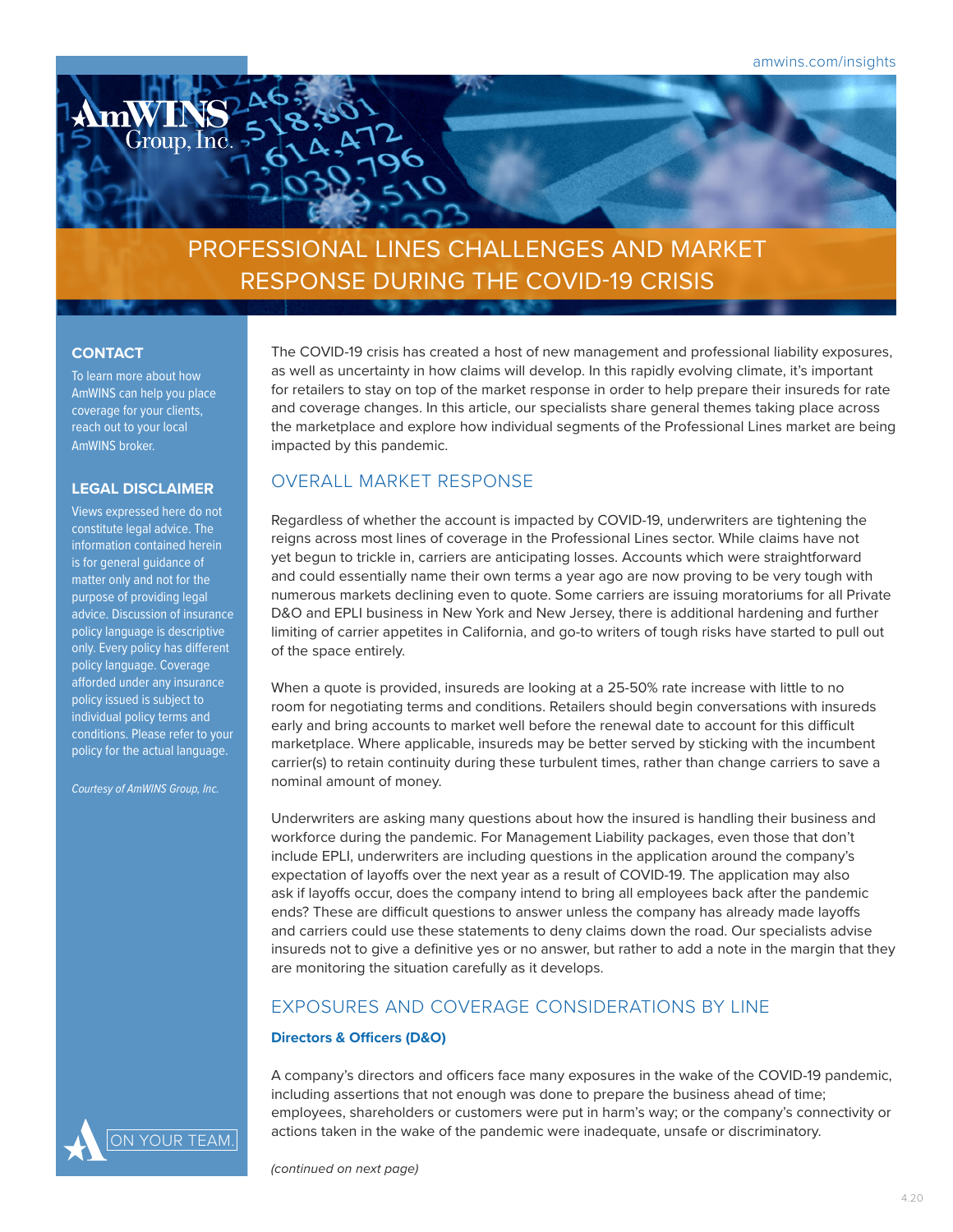#### *(continued from previous page)*

Additionally, allegations could arise in the form of derivative claims from shareholders including inadequate cash reserves, an unhealthy balance sheet or debt loads which became magnified when limited revenue made debt payments more difficult. It is important to note that stock prices do not have to drop for lawsuits to be brought against a company's directors and officers.

Prior to the pandemic, the D&O market was already under [significant stress](https://www.amwins.com/insights/article/state-of-the-market-professional-lines). There has been a rise in event-driven litigation over the past few years and with the scale of the COVID-19 crisis, more litigation is likely to occur.<sup>1</sup> The vast majority of claims are not expected to surface until the pandemic is over and lawsuits begin.

To date, only a few D&O carriers have added communicable disease exclusions, primarily on Private and Healthcare D&O policies. However, another coverage limitation to be mindful of is the bodily injury exclusion, which has two preamble versions. In "For" preamble exclusions, the policy excludes any claims **for** bodily injury. In this instance, coverage is afforded except for direct bodily injury costs such as medical bills. In "Absolute" preamble exclusions, the policy excludes anything based upon, related to or attributed to bodily injury. Carriers are now moving toward absolute preamble exclusions to avoid being on the hook for any disease, sickness or death-related claims, whether the situation is a direct result of or simply related to COVID-19.

Which exclusion is used on an existing policy depends on what was negotiated prior to the outbreak. Retailers may get lucky and be able renew the "for" preamble wording that was in place prior. If the carrier does change to absolute wording on the renewal, carveouts could be added to the exclusion to mitigate the impact or existing coverage could be tailed out to address claims that arise from past acts. Thorough review of policy wording and partnering with a wholesaler that has in depth product knowledge is critical to ensure the most favorable terms are secured for insureds.

#### **Employment Practice Liability (EPLI)**

EPLI was one of the first lines of coverage to see impacts from the pandemic. Some carriers have completely stopped writing this business, incumbents have refused to grant higher limits to risks mid-term, and other responses vary based on the class of business involved. For example, restaurant groups and other companies associated with the hospitality sector are seeing terms on renewals change drastically.

This is not surprising given the significant exposure facing employers including a variety of employment-related claims arising from discrimination, harassment or other grounds. Potential claim scenarios include:

- Discrimination or harassment claims resulting from unfair targeting of certain employees during furloughs/layoffs due to race, sex or nation of origin.
- Invasion of privacy concerns arising from employees being questioned about personal travel or their or their family's health history, including exposure to the virus.
- Disability discrimination (ADA) claims arising if proper accommodations are not provided to employees while working from home or employees not given the option to work remotely.
- Negligent evaluation claims resulting from management asking employees to return to the office too soon.

While carriers are reluctant to give risk mitigation advice, some are now requiring companies to consult with an attorney prior to any layoffs. Our specialists agree that when a company is forced to lay off or furlough employees, they should consult with an employment attorney to ensure proper procedures are followed, including having waivers or release forms signed to absolve the company of liability.

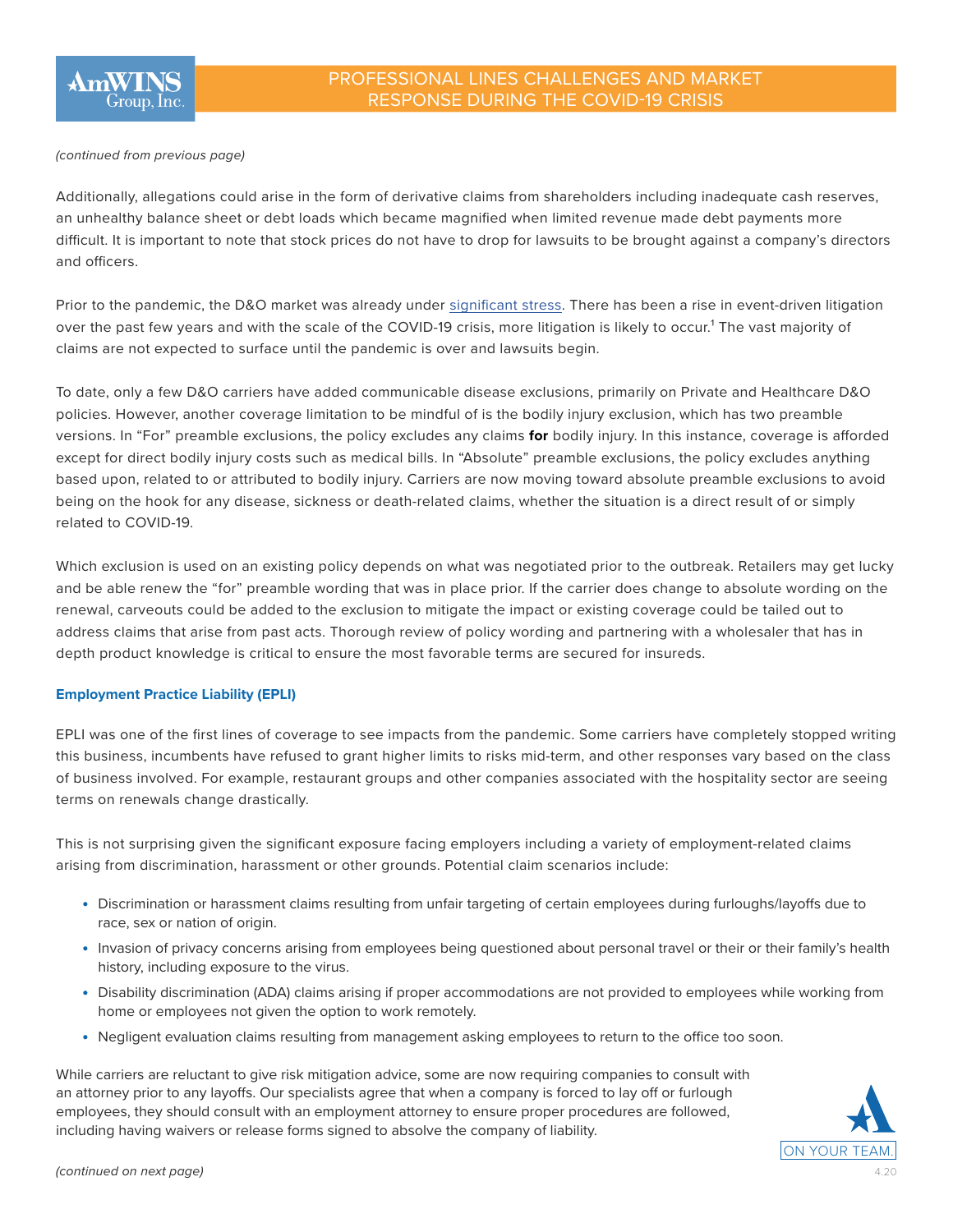

*(continued from previous page)*

### **Cyber**

Cyber criminals are not only capitalizing on the public's fear and distraction associated with the pandemic, they are also taking advantage of security vulnerabilities resulting from employee use of personal devices. This has increased the risk of cyber-attacks faced by all companies. Examples of cyber-attacks taking place during the pandemic include:

- An email falsely sent from a company CEO addressing COVID-19 disruptions and containing links which, once clicked, give access to the user's computer systems.
- Phishing emails purportedly coming from the World Health Organization or other hospitals with embedded malware. For example, in February 2020 there was a post on the "dark-web" hacking forum selling malware that could be inserted in the John's Hopkins real-time infographic map of confirmed COVID-19 cases.
- Seemingly official text messages providing links which, when tapped, expose targeted phones to malware. For example, a text may state: "You have received a new message regarding COVID-19 symptoms and where to get tested in your area. Visit this link for more information."

These attacks are often targeted at older generations who are most at risk and concerned about contracting the virus. Throughout March 2020, malware was the most common (39%) cyber-attack technique, followed by account hijacking (17%) and targeted attacks (12%).<sup>2</sup> Many insurance carriers are providing their own risk mitigation tips and tools for insureds.

With the majority of corporate America working from home, there is increased pressure on IT departments to maintain accessibility and defend their companies from cyber-attacks. Since even the best of systems are not completely impenetrable and subject to human error, securing a robust Cyber Liability insurance policy is a key component of a company's risk management strategy.

Since many organizations are unable to issue a laptop to every employee, they rely on personal devices that often don't have the same level of encryption as company-issued devices. Because of this, it is important to be aware of exclusions that limit or remove coverage for unencrypted devices and to make sure that coverage applies to employee-owned devices including computers, tablets, smartphones, etc. Some policies define "Computer Systems" as such devices owned or leased by the organization, not an employee. Other policies only extend coverage for claims where an employee device is lost or stolen.

We have yet to see many claims reported as a result of COVID-19 cyber-attacks and there have not been any new communicable disease exclusions added to Cyber policies to-date. In general, there is still a significant amount of capacity in this space and Cyber carriers are using this as an opportunity to write more business.

#### **Crime**

In the crime sector, a general uptick is expected in fidelity and theft losses associated with layoffs and economic downturn, as well as burglaries at facilities that store medical equipment. Social Engineering, False Pretense, Fraudulently Induced Transfers and Computer Fraud also expect an increase in loss activity as criminals use the pandemic as a scare tactic in hopes of getting people unfamiliar with working remotely or overwhelmed by the increased volume of email to respond with payment or other confidential information.

There are no communicable disease exclusions yet in the Crime market. Although carriers continue to monitor the situation and draft exclusion wording, they don't have a coverage trigger to tie it to yet.